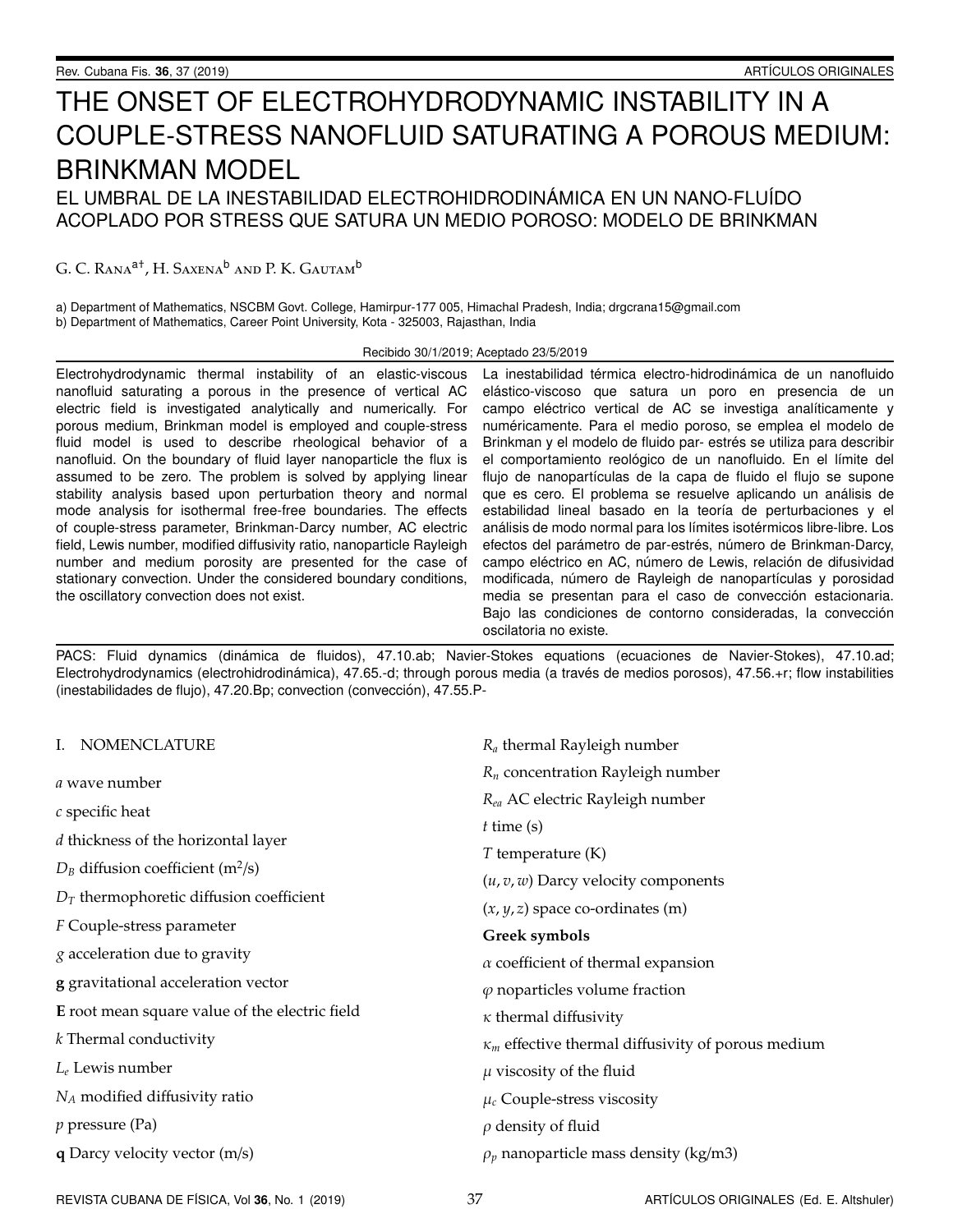$\omega$  growth rate of disturbances

 $\nabla^2_H$  horizontal Laplacian operator

∇ Laplacian operator

 $\varepsilon$  medium porosity

*K* dielectric constant

 $\tilde{D}_a$  Brinkman-Darcy number

## **Superscripts**

<sup>0</sup> non-dimensional variables

" perturbed quantity

## **Subscripts**

*p* particle

*f* fluid

*b* basic state

0 lower boundary

1 upper boundary

## II. INTRODUCCIÓN

The problem of thermal instability in fluid in a porous medium has many practical applications in physical and industrial processes. It has importance in geophysics, soil sciences, thermal insulation of buildings, winding structures for high power density electric machines, food processing and storage, underground disposal of heavy water ground water hydrology and astrophysics.

Thermal instability of non-Newtonian fluids becomes an important field of research for the last few decades. There are many elastico-viscous fluids which cannot be characterized by linear relationship between stress and rate of strain components. One such type of fluid is couple-stress fluid. The theory of couple-stress fluid was first coined by Stokes [\[1\]](#page-7-0). Inertia effect in the squeeze film of a couple-stress fluid in biological bearings was studied by Walicki and Walicka [\[2\]](#page-7-1) and found that the effects of couple-stress and inertia provide an enhancement in the pressure distribution and in the load-carrying capacity. The application of couple-stress fluid is in the study of the mechanism of lubrication of synovial joints, which has become the main objective of scientific research and found that the synovial fluid in human joints behaves like a couple-stress fluid. The stability of a Boussinesq couple-stress horizontal fluid layer, when the boundaries are subjected to time periodic temperature modulation or in the presence of time periodic body force has been studied by Malashetty and Basavaraja [\[3\]](#page-7-2) using linear stability theory and found that the effect of couple-stress parameter is to advance the onset of convection whereas Bishnoi et al. [\[4\]](#page-7-3) studied thermal convection in a couple-stress fluid in the presence of horizontal magnetic field with hall currents and found that couple-stress has destabilizing or stabilizing effect on the thermal convection under certain conditions. Rana [\[5\]](#page-7-4) has studied thermal convection in couple-stress fluid in hydromagnetics saturating a porous medium and found that couple-stress parameter stabilizes the system.

In the past few years, thermal convection in a nanofluid saturating a porous medium became an important field of research. Nanofluid is a fluid mixture of nano-sized metallic particles immersed in common fluids such as water, ethanol or engine oils are typically used as base fluids in nanofluids and the nanoparticles may be taken as oxide ceramics such as  $\text{Al}_2\text{O}_3$  or CuO, nitride ceramics such as AlN or SiN and several metals such as Al or Cu. Nanofluid has various applications in automotive industries, energy saving etc. Further, suspensions of nanoparticles are being developed medical applications including cancer therapy. Different authors [\[6–](#page-7-5)[14\]](#page-8-0) have studied thermal convection in a layer of nanofluid in a porous medium based upon Buongiorno [\[15\]](#page-8-1) model. They found that nanofluid has enhancing property of heat transfer.

Recently, considerable interest has been evinced in the study of electrohydrodynamic thermal instability in a viscous and viscoelastic fluid. Takashima [\[16\]](#page-8-2) discussed the effect of uniform rotation on the onset of convective instability in a dielectric fluid under the simultaneous action of AC electric field. It has various applications in different areas such as EHD enhanced thermal transfer, EHD pumps, EHD in microgravity, micromechanic systems, drug delivery, micro-cooling system, nanotechnology, oil reservoir modeling, petroleum industry, building of thermal insulation, biomechanics, engineering [\[17–](#page-8-3)[25\]](#page-8-4). Couple-stress fluid under rotation in electrohydrodynamics has been studied by Shivakumara et al. [\[26\]](#page-8-5) and found that the couple-stress fluid under rotation has destabilizing effect on the system. The instability of a viscoelastic fluid saturating a porous medium in electrohydrodynamics has been studied by Rana et al. [\[27–](#page-8-6)[29\]](#page-8-7) whereas Chand et al. [\[30\]](#page-8-8) studied electrothermo convection in a porous medium saturated by a nanofluid and found that AC electric field has destabilizing effect on the system.

The growing number of applications of electrohydrodynamic thermal instability in an elastico-viscous nanofluid fluid in a porous medium which include several engineering and medical fields, such as automotive industries, energy saving and cancer therapy, motivated the current study. In the present paper, we analyze thermal instability problem in a horizontal layer of an elastico-viscous couple-stress nanofluid in a Darcy-Brinkman porous medium in the presence of AC electric field.

## III. FORMULATION OF THE PROBLEM AND MATHEMATICAL MODEL

Here we consider an infinite horizontal porous layer of a couple-stress elastico-viscous nanofluid of thickness *d* saturating a porous medium, bounded by the planes  $z = 0$ and *z* = *d* under the action of a uniform vertical AC electric field applied across the layer; the lower surface is grounded and the upper surface is kept at an alternating (60 Hz)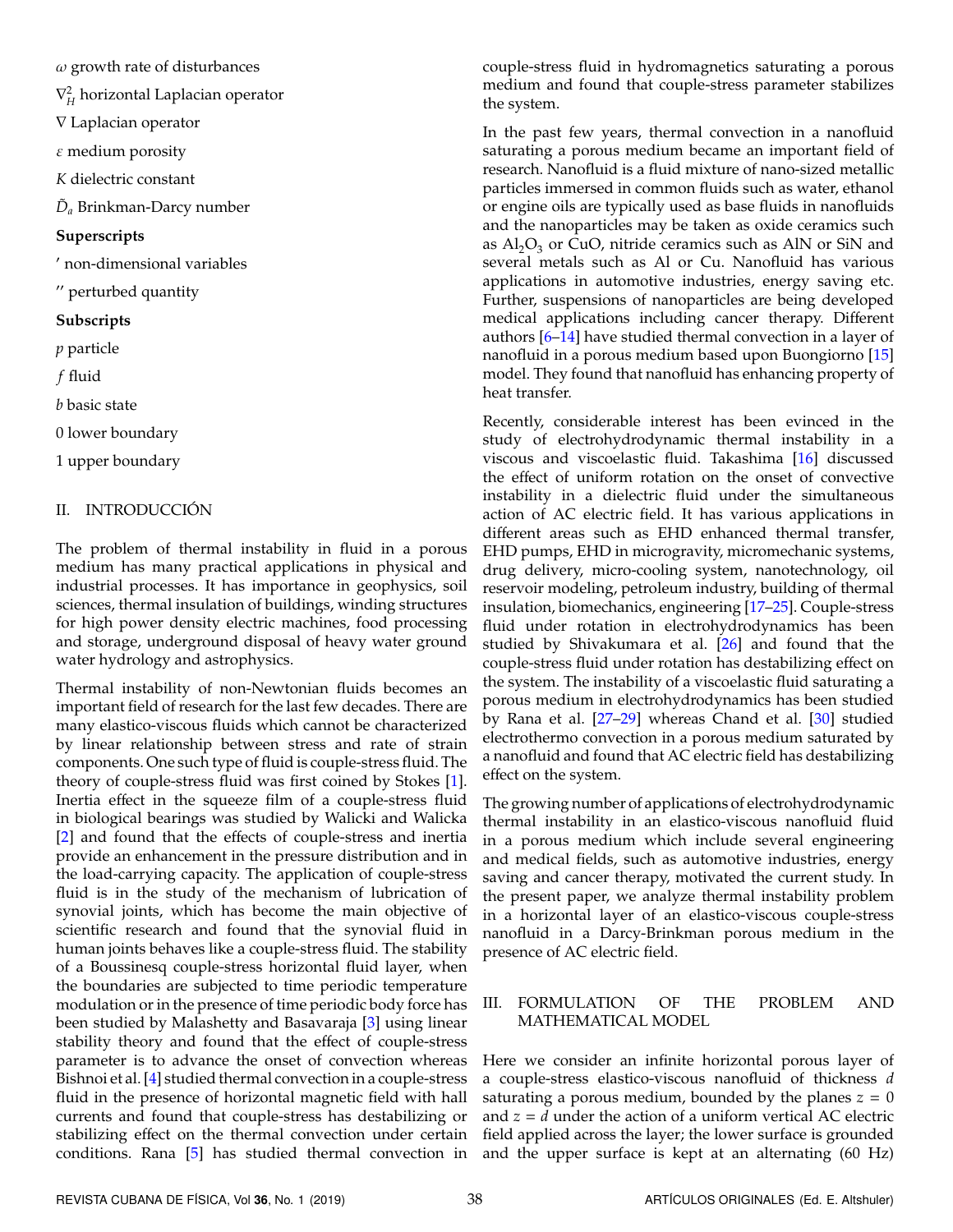potential whose root mean square value is  $V_1$  (see Figure [1\)](#page-2-0). The layer is acted upon by a gravity force  $\mathbf{g} = (0, 0, -g)$ aligned in the *z* direction which is heated from below. The temperature, *T*, and the volumetric fraction of nanoparticles,  $\varphi$ , at the lower (upper) boundary is assumed to take constant values  $T_0$ , and  $\varphi_0$  ( $T_1$ , and  $\varphi_0$ ), respectively.

<span id="page-2-0"></span>

Figure 1. Physical Configuration

#### *III.1. GOVERNING EQUATIONS*

Let ρ, µ, µ*<sup>c</sup>* , µ˜, *p*, ε, α, ϕ, ρ*p*, *k*1, **E**, *K*, *T* and **q**(*u*, *v*, *w*), denote, respectively, density, viscosity, couple-stress viscosity, effective viscosity, pressure, medium porosity, coefficient of thermal expansion, volume fraction of nanoparticles, density of nanoparticles, medium permeability, root mean square value of the electric field, temperature and Darcy velocity vector. The equations of mass-balance and momentum-balance for couple-stress nanofluid in the presence of vertical AC electric field saturating a Darcy-Brinkman porous medium by applying oberbeck-Boussines approximation [\[1,](#page-7-0) [3,](#page-7-2) [4,](#page-7-3) [8,](#page-8-9) [10,](#page-8-10) [11,](#page-8-11) [16\]](#page-8-2) are,

$$
\nabla \mathbf{q} = 0,\tag{1}
$$

$$
0 = -\nabla P - \frac{1}{k_1}(\mu - \mu_c \nabla^2)\mathbf{q} + \tilde{\mu}\nabla^2\mathbf{q} -
$$

$$
-\frac{1}{2}(\mathbf{E} \cdot \mathbf{E}\nabla K + \mathbf{g}(\varphi \rho_p + \rho_0(1 - \varphi)(1 - \alpha(T - T_0))), \qquad (2)
$$

where  $P = p - \frac{\rho}{2}$  $\frac{\rho}{2} \frac{\partial K}{\partial \rho}(\mathbf{E} \cdot \mathbf{E})$  is the modified pressure.

The mass-balance equation for the nanoparticles ( (Buongiorno [\[15\]](#page-8-1)) and thermal energy equation for a nanofluid are given by,

$$
\frac{\partial \varphi}{\partial t} + \frac{1}{\varepsilon} \mathbf{q} \cdot \nabla^2 \varphi = D_B \nabla^2 \varphi + \frac{D_T}{T_1} \nabla^2 T,\tag{3}
$$

$$
(\rho c)_m \left(\frac{\partial T}{\partial t} + \mathbf{q} \cdot \nabla \varphi\right) = k_m \nabla^2 T
$$
  
+  $\varepsilon (\rho c)_p \left[ D_B \nabla \varphi \cdot \nabla T + \frac{D_T}{T_1} \nabla T \cdot \nabla T \right].$  (4)

where  $(\rho c)_m$  is heat capacity of fluid in porous medium,  $(\rho c)_p$  is heat capacity of nanoparticles and  $k_m$  is thermal conductivity.

The Maxwell equations are:

$$
\nabla \times \mathbf{E} = 0,\tag{5}
$$

$$
\nabla \cdot (K\mathbf{E}) = 0,\tag{6}
$$

Let *V* be root mean square value of electric potential, the electric potential can be expressed as,

$$
\mathbf{E} = -\nabla V \tag{7}
$$

<span id="page-2-1"></span>The dielectric constant is assumed to be linear function of temperature and is of the form,

$$
K = K_0[1 - \gamma (T - T_0)],
$$
\n(8)

where  $\gamma$ , is the thermal coefficient of expansion of dielectric constant and is assumed to be small.

We assume that the temperature is constant and nanoparticles flux is zero on the boundaries. The appropriate boundary conditions [\[3,](#page-7-2) [11\]](#page-8-11) are

$$
w = 0, T = T_0 D_B \frac{\partial \varphi}{\partial z} + \frac{D_T}{T_1} \frac{\partial T}{\partial z} = 0 \text{ at } z = 0
$$
 (9a)

<span id="page-2-2"></span>and

$$
w = 0, T = T_1 D_B \frac{\partial \varphi}{\partial z} + \frac{D_T}{T_1} \frac{\partial T}{\partial z} = 0 \text{ at } z = d.
$$
 (9b)

Introducing non-dimensional variables as

$$
(x', y', z') = \left(\frac{x, y, z}{d}\right), (u', v', w') = \left(\frac{u, v, w}{\kappa_d}\right) t' = \frac{t\kappa_m}{\sigma d^2},
$$
  

$$
P' = \frac{Pk_1}{\mu \kappa_m}, \varphi' = \frac{\varphi - \varphi_0}{\varphi_0}, T' = \frac{T}{\Delta T}, K' = \frac{K}{\gamma E_0 \Delta T d},
$$

where  $\kappa_m = \frac{k_m}{(\rho c_m)}$  $\frac{k_m}{(\rho c_p)_f}$  is thermal diffusivity of the fluid and  $\sigma = \frac{(\rho c_p)_m}{(\rho c_n)_f}$  $\frac{\sqrt{P^c p/m}}{(p c_p)_f}$  is the thermal capacity ratio. Eliminating the modified pressure from the momentum-balance equation [8](#page-2-1) by operating twice curl and retaining the vertical component, we obtain the following equations in non-dimensional form (after dropping the dashes (') for convenience) as

$$
\nabla \mathbf{q} = 0,\tag{10}
$$

$$
0 = -(1 - \eta \nabla^2 - \tilde{\mu} \nabla^2) \nabla^2 w + R_a \nabla_H^2 T
$$

$$
- R n \nabla_H^2 \varphi + R_{ea} \nabla_H^2 \left( T - \frac{\partial K}{\partial z} \right), \quad (11)
$$

$$
\frac{1}{\sigma} \frac{\partial \varphi}{\partial t} + \frac{1}{\varepsilon} \mathbf{q} \nabla \varphi = \frac{1}{L \varepsilon} \nabla^2 T,\tag{12}
$$

$$
\frac{\partial \varphi}{\partial t} + \mathbf{q} \cdot \nabla T = \nabla^2 T + \frac{N_a}{Le} \nabla \varphi \nabla T + \frac{N_A N_B}{Le} \nabla T \cdot \nabla T,\tag{13}
$$

$$
\nabla T \cdot \nabla T \bigg]. \qquad (4) \qquad \nabla^2 V = \frac{\partial T}{\partial z}.
$$

REVISTA CUBANA DE FÍSICA, Vol 36, No. 1 (2019) 39 **39 ARTÍCULOS ORIGINALES (Ed. E. Altshuler)**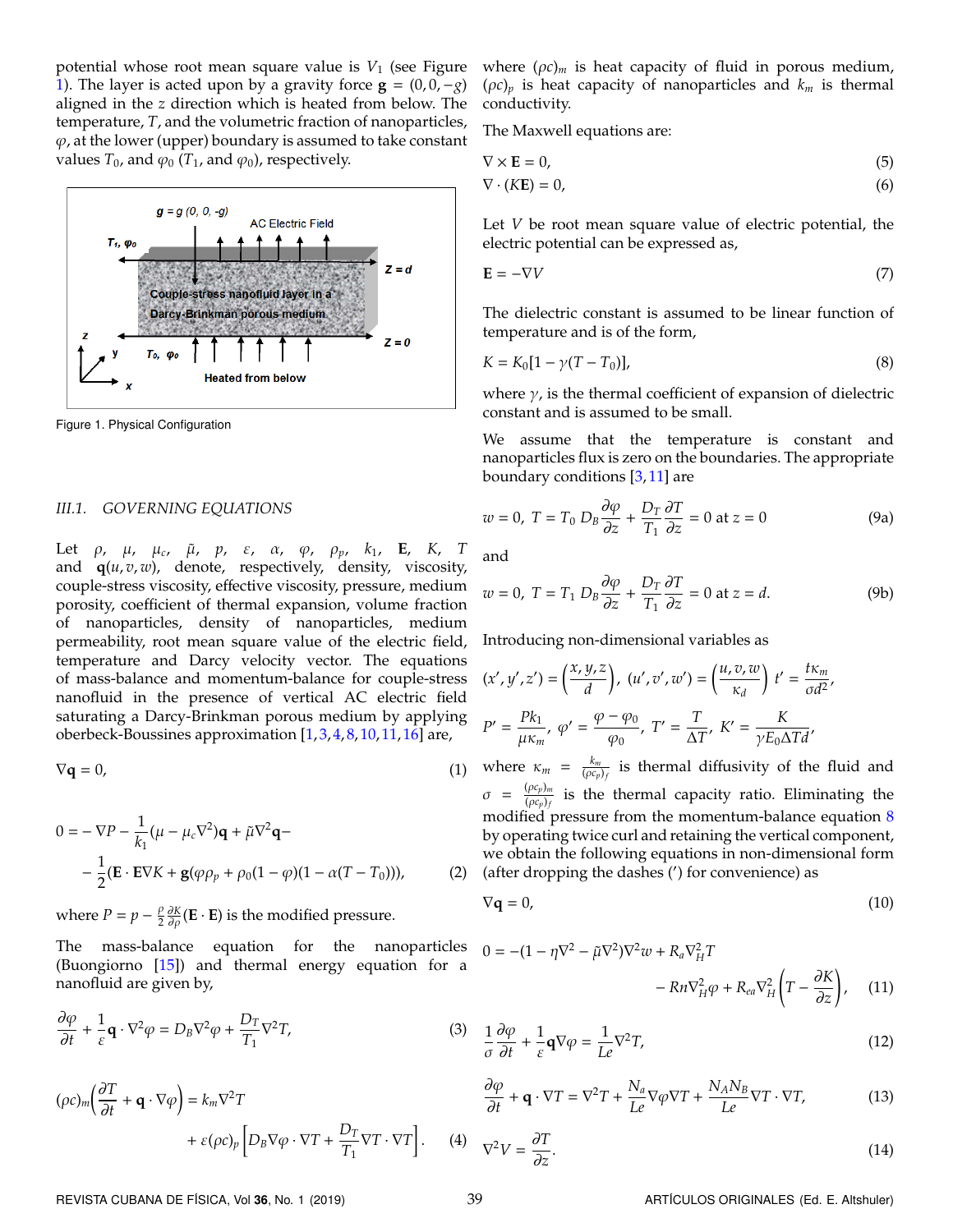Here  $Le = \frac{\kappa_m}{D_n}$  $\frac{\kappa_m}{D_B}$  is the thermal Lewis number,

 $\eta = \frac{\mu_c}{ud}$  $\frac{\mu_c}{\mu d^2}$  is the couple-stress parameter,

 $R_a = \frac{\rho g \alpha d k_1 (T_0 - T_1)}{\mu \kappa_m}$  $\frac{\mu_{\text{K}}(T_0-T_1)}{\mu_{\text{K}}}}$  is the thermal Rayleigh number,  $R_n = \frac{(\rho_g - \rho)\varphi_0 g k_1 d}{\mu \kappa_m}$ µκ*<sup>m</sup>* is the nanoparticle Rayleigh number,  $N_A = \frac{D_T(T_0 - T_1)}{D_B T_1 \omega_0}$  $\frac{T(10-11)}{D_B T_1 \varphi_0}$  is the modified diffusivity ratio,

 $N_B = \frac{\varepsilon(\rho c)_p \varphi_0}{(\rho c)_f}$  $\frac{\rho c_{pp} \rho_0}{(\rho c)_f}$  is the modified particle-density ratio,

$$
R_{ea} = \frac{\gamma^2 KE_0^2 d^2 (\Delta T^2)}{\mu \kappa_m}
$$
 is the AC electric Rayleigh number,

 $\tilde{D}a = \frac{\tilde{\mu}k_1}{\mu d^2}$  $\frac{\tilde{\mu}k_1}{\mu d^2}$ , is the Brinkman-Darcy number and  $\nabla_H^2$  is the two-dimensional Laplace operator on the horizontal plane, that is  $\nabla_H^2 = \frac{\partial}{\partial x^2} + \frac{\partial}{\partial y^2}$ .

The dimensionless boundary conditions are

$$
w = \frac{\partial^2 w}{\partial z^2} = \frac{\partial K}{\partial z} = 0, \ T = 1, \ \frac{\partial \varphi}{\partial z} + N_A \frac{\partial T}{\partial z} = 0 \text{ at } z = 0,
$$
 (15a)

and

$$
w = \frac{\partial^2 w}{\partial z^2} = \frac{\partial K}{\partial z} = 0, \ T = 0, \ \frac{\partial \varphi}{\partial z} + N_A \frac{\partial T}{\partial z} = 0 \text{ at } z = 1,
$$
 (15b)

### <span id="page-3-0"></span>*III.2. BASIC SOLUTIONS*

We assume that the basic state is quiescent  $[3, 8-11]$  $[3, 8-11]$  $[3, 8-11]$  $[3, 8-11]$  and is given by

$$
u = v = w = 0, \ p = p(z), \ K = K_b(z), \ T = T_b(z), \ \varphi = \varphi_b(z),
$$
  
\n
$$
E = E_b(z), \ \psi = \psi_b(z).
$$
 (16)

$$
T_b = T_0 - \frac{\Delta T}{dz}, \ \varphi_b = \varphi_0 + \left(\frac{D_T \Delta T}{D_b T_1 d}\right) z,
$$
  

$$
K_b = K_0 \left(1 + \frac{\gamma \Delta T}{d} z\right) \hat{k}, \ E_b = \frac{E_0}{1 + \frac{\gamma \Delta T}{d} z} \hat{k}.
$$

Also, we have

$$
v_b = -\frac{E_0 d}{\gamma \Delta T} \log \left( 1 + \frac{\gamma \Delta T}{d} z \right) \hat{k},
$$

where  $E_0 = -\frac{V_1 \gamma \Delta T}{d \log(1 + \gamma D \epsilon)}$  $\frac{v_1}{d \log(1+\gamma DeltaT)}$  is the root mean square value of the electric field at  $z = 0$ .

The basic state defined in [16](#page-3-0) is substituted into equations [12](#page-2-2) and [13,](#page-2-2) these equations reduce to

$$
\frac{d^2\varphi_b(z)}{dz^2} + N_A \frac{d^2T_b(z)}{dz^2} = 0,
$$
\n(17)

$$
\frac{d^2\varphi_b(z)}{dz^2} + \frac{N_b}{Le}\frac{d\varphi_b(z)}{dz}\frac{dT_b(z)}{dz} + \frac{N_A N_B}{Le}\left(\frac{dT_b(z)}{dz}\right)^2 = 0,\tag{18}
$$

Using boundary conditions [15b](#page-2-2) in equations [17](#page-2-2) and [18,](#page-2-2) on integration equation [17](#page-2-2) gives

$$
\frac{d\varphi_b(z)}{dz} + N_A \frac{dT_b(z)}{dz} = 0.
$$
\n(19)

Using equation [19](#page-2-2) in equation [18,](#page-2-2) we obtain

$$
\frac{d^2T_b(z)}{dz^2} = 0.
$$
 (20)

Applying the boundary conditions [15b,](#page-2-2) the solution of equation [20](#page-2-2) is given by

$$
T_b(z) = 1 - z.\tag{21}
$$

Integrating equation [19](#page-2-2) by applying the boundary conditions [15b,](#page-2-2) we get

$$
\varphi_b(z) = \varphi_0 + N_A z. \tag{22}
$$

These results are identical with the results obtained by Sheu [\[10\]](#page-8-10) and Nield and Kuznetsov [9-[11\]](#page-8-11).

#### *III.3. PERTURBATION SOLUTIONS*

To study the stability of the system, we superimposed infinitesimal perturbations on the basic state, so that

$$
\mathbf{q}(w,v,w) = q''(u,v,w), \ T = T_b + T'', \ p = p_b + p'', \tag{9}
$$

$$
E = E_b + E'', \ V = V_b + V''.
$$
 (23)

Introducing equation [9](#page-2-2) along with equations [21](#page-2-2) and [22](#page-2-2) into equations  $10 - 14$  $10 - 14$ , linearizing the resulting equations by neglecting nonlinear terms that are product of prime quantities and dropping the primes (") for convenience, we obtain the following equations

<span id="page-3-1"></span>
$$
\nabla \cdot \mathbf{q} = 0,\tag{24}
$$

$$
0 = -\nabla P - \frac{1}{k_1}(\mu - \mu_c \nabla^2) + \tilde{\mu}\nabla^2\nabla^2 w + Ra\nabla_H^2 T
$$

$$
- R\nabla_H^2 \varphi + R_{ea}\nabla_H^2 \left(T - \frac{\partial K}{\partial z}\right),
$$
(25)

$$
\frac{1}{\sigma} \frac{\partial \varphi}{\partial t} + \frac{1}{\varepsilon} w = \frac{1}{Le} \nabla^2 \varphi + \frac{N_A}{Le} \nabla^2 T,\tag{26}
$$

$$
\frac{\partial T}{\partial t} - w = \nabla^2 T + \frac{N_B}{Le} \left( \frac{\partial T}{\partial z} - \frac{\partial \varphi}{\partial z} \right) - \frac{2N_A N_B}{Le} \frac{\partial T}{\partial z'},
$$
(27)

$$
\nabla^2 V = \frac{\partial T}{\partial z},\tag{28}
$$

Boundary conditions for equations [24-28](#page-3-1) are

$$
w = \frac{\partial^2 w}{\partial z^2} = \frac{\partial K}{\partial z} = 0, \ T = 0, \ \frac{\partial \varphi}{\partial z} + N_A \frac{\partial T}{\partial z} = 0 \tag{29}
$$

at *z* = 0 and at *z* = 1.

REVISTA CUBANA DE FÍSICA, Vol 36, No. 1 (2019) 40 ARTÍCULOS ORIGINALES (Ed. E. Altshuler)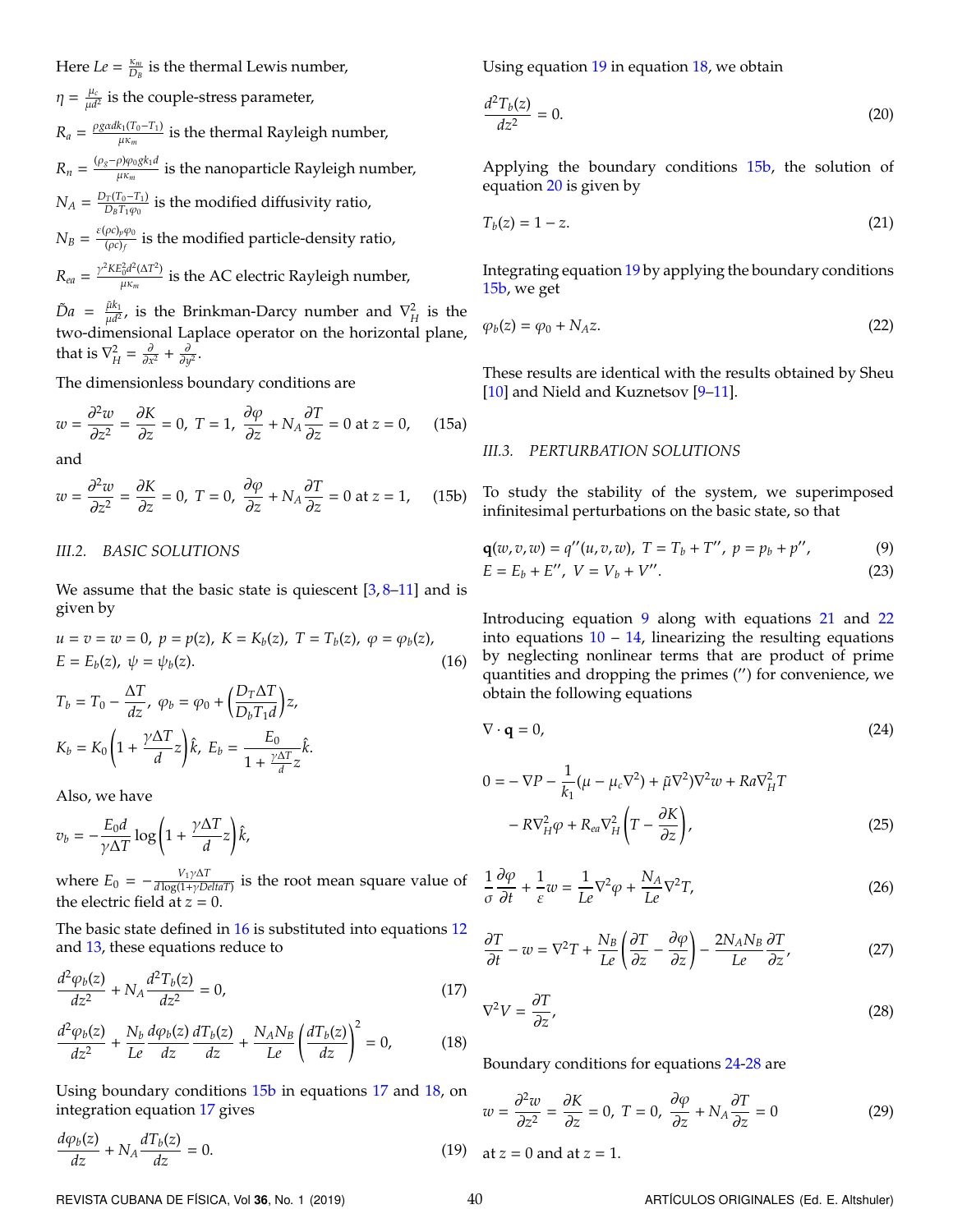#### IV. NORMAL MODE ANALYSIS

We express the disturbances into normal modes of the form

$$
[w, T, \varphi, V] = [W(z), \Theta(z), \Phi(z), \Psi(z)] \exp[i(lx + my + \omega t)]
$$
 (30)  
where *l*, *m* are the wave numbers in the *x* and *y* direction,

respectively, and  $\omega$  is the growth rate of the disturbances.

Substituting equation [30](#page-4-0) into equations [24](#page-3-1)[-30,](#page-4-0) we obtain the following eigenvalue problem

$$
(1 - \eta(D^2 - a^2) - \tilde{D}a(D^2 - a^2))(D^2 - a^2)W ++ a^2Ra\Theta - a^2Rn\Phi + a^2R_{ea}(\Theta - D\Psi) = 0
$$
\n(31)

$$
W + \left(D^2 + \frac{N_A}{Le}D - \frac{2N_A N_B}{Le}D - d^2 - \omega\right)\Theta - \frac{N_B}{Le}D\Phi = 0
$$
 (32)

$$
\frac{1}{\varepsilon}W - \frac{N_A}{Le}(D^2 - a^2)\Theta - \left(\frac{1}{Le}(D^2 - a^2) - \frac{\omega}{\sigma}\right) = 0,
$$
\n(33)

$$
(D2 – a2)\Psi = D\Theta,
$$
\n(34)

where  $D = d/dz$  and  $a^2 = l^2 + m^2$  is the dimensionless resultant wave number.

The boundary conditions of the problem in view of normal mode analysis are

$$
W = 0, D2W = 0, \Theta = 0, D\Psi = 0, D\Phi + NAD\Theta = 0
$$
 (35)  
at  $z = 0$  and  $z = 1$ .

## <span id="page-4-0"></span>V. LINEAR STABILITY ANALYSIS AND DISPERSION RELATION

<span id="page-4-1"></span>The case of two free boundaries, though a little artificial is the most appropriate for stellar atmospheres. Using the boundary conditions [35,](#page-4-0) the proper solution of equations [31–34](#page-4-0) is given by,

$$
W = W_0 \sin \pi z, \tag{36a}
$$

$$
\Theta = \Theta_0 \sin \pi z, \tag{36b}
$$

$$
\Phi = \Phi_0 \cos \pi z, \tag{36c}
$$

$$
\Psi = \Psi_0 \cos \pi z, \tag{36d}
$$

where  $W_0$ ,  $\Theta_0$ ,  $\Phi_0$  and  $\Psi_0$  are constants.

Substituting equation [36a](#page-4-1) into the eigen-value problem given by equations [31–34](#page-4-0) we obtain,

$$
\begin{bmatrix}\n(\pi^2 + a^2)(1 + \eta(\pi^2 + a^2)) + \tilde{D}a(\pi^2 + a^2) & -a^2(Ra + R_{ca}) & -a^2N_A Rn & -a\pi R_{ca} \\
1 & -(\pi^2 + a^2 + \omega) & 0 & 0 \\
\frac{1}{c} & \frac{1}{Lc}(\pi^2 + a^2) & -\left(\frac{1}{Lc}(\pi^2 + a^2) + \frac{\omega}{\sigma}\right) & 0 \\
-\pi & 0 & -(\pi^2 + a^2)\n\end{bmatrix}\n\begin{bmatrix}\nW \\
\Theta \\
\Phi \\
\Psi\n\end{bmatrix} =\n\begin{bmatrix}\n0 \\
0 \\
0 \\
0\n\end{bmatrix}.
$$
\n(37)

The above system of matrix equations has non-trivial solution if

$$
\begin{vmatrix}\n(\pi^2 + a^2)(1 + \eta(\pi^2 + a^2)) + \tilde{D}a(\pi^2 + a^2) & -a^2(Ra + R_{ea}) & -a^2N_A Rn & -a\pi R_{ea} \\
1 & -(\pi^2 + a^2 + \omega) & 0 & 0 \\
\frac{1}{c} & \frac{1}{L\epsilon}(\pi^2 + a^2) & -(\frac{1}{L\epsilon}(\pi^2 + a^2) + \frac{\omega}{\sigma}) & 0 \\
0 & -\pi & 0 & -(\pi^2 + a^2)\n\end{vmatrix} = 0.
$$
\n(38)

which gives an expression for Rayleigh number *Ra* as

$$
Ra = \frac{(1 + \eta(\pi^2 + a^2) + \tilde{D}a(\pi^2 + a^2))(\pi^2 + a^2)(\pi^2 + a^2 + \omega^2)}{a^2} - \frac{a^2}{\pi^2 + a^2}R_{ea} - \frac{\varepsilon N_A(\pi^2 + a^2) + Le(\pi^2 + a^2 + \omega^2)}{(\pi^2 + a^2)\sigma + \omega Le} \frac{\sigma}{\varepsilon}Rn
$$
(39)

Equation [39](#page-4-1) is the required dispersion relation accounting for the effect of Lewis number, couple-stress parameter, AC electric Rayleigh number, nanoparticle Rayleigh number, modified diffusivity ratio and medium porosity on thermal instability in a layer of couple-stress elastico-viscous nanofluid saturating a porous medium under the influence of vertical AC electric field.

## **STATIONARY CONVECTION**

The growth rate  $\omega$  is, in general, a complex quantity such that  $\omega = \omega_r + i\omega_i$ . The system with  $\omega_r < 0$  is always stable, for  $\omega_r > 0$ , it will become unstable (neutral stability  $\omega_r = 0$ ).

For the case of steady state (i. e., principle of exchange of stability), we put  $\omega = 0$  in equation [39,](#page-4-1) we obtain

$$
Ra = \frac{(1 + \eta(\pi^2 + a^2) + \tilde{D}a(\pi^2 + a^2))(\pi^2 + a^2)^2}{a^2}
$$

$$
- \frac{a^2}{\pi^2 + a^2}R_{ea} - \left(N_A + \frac{Le}{\varepsilon}\right)Rn
$$
(40)

Equation [40](#page-4-1) expresses the Rayleigh number as a function of the dimensionless resultant wave number *a*, the couple-stress parameters  $\eta$ , the Brinkman-Darcy number the AC electric Rayleigh number *Rea*, the medium porosity ε,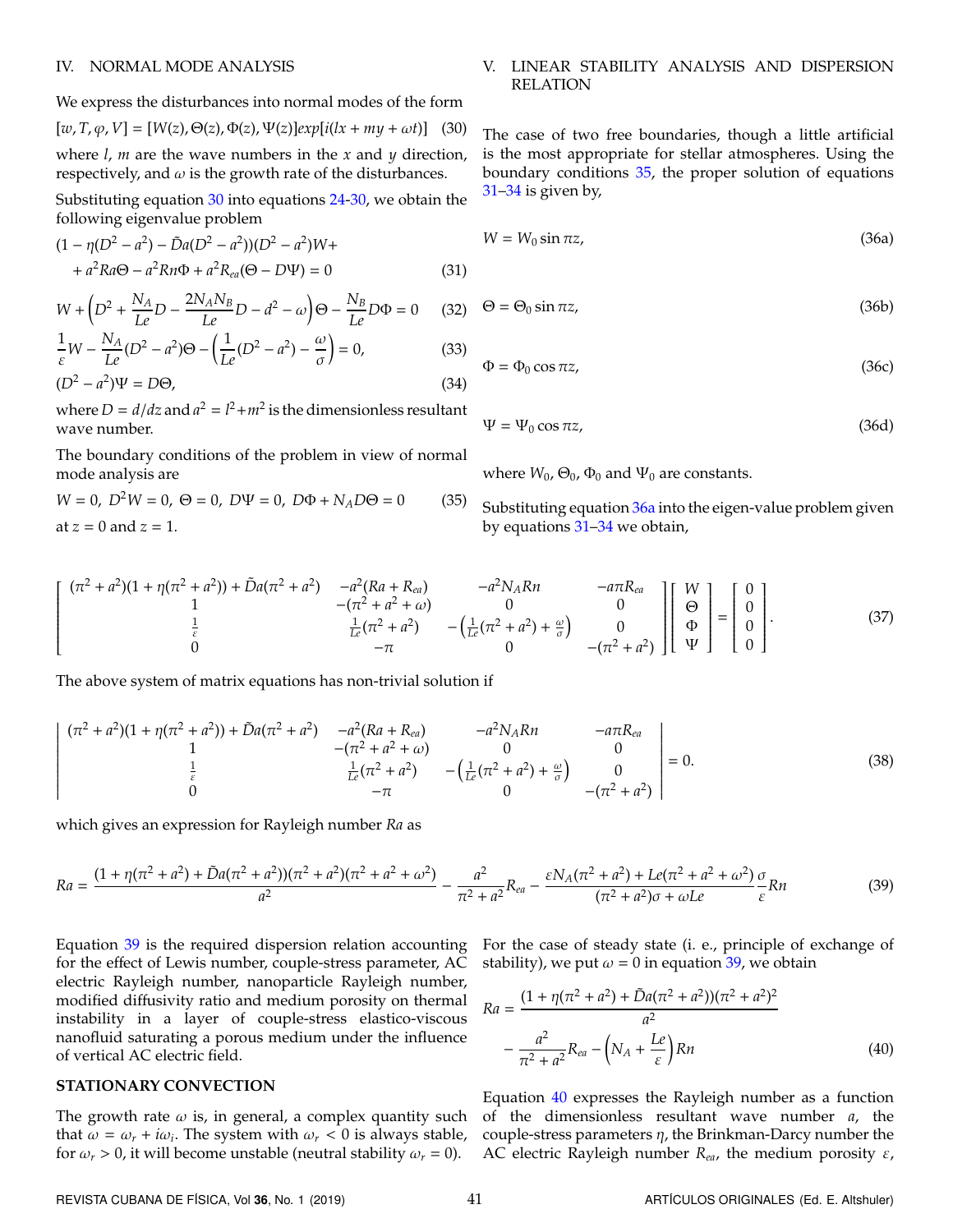the nanoparticle Rayleigh number *Rn*, the Lewis number *Le*, modified-diffusivity ratio *NA*. Equation [40](#page-4-1) is identical to that obtained by Kuznetsov and Nield [\[8\]](#page-8-9), and Rana et al.  $[27-29]$  $[27-29]$  in the absence of the couple-stress parameters  $\eta$ , the Brinkman-Darcy number and the AC electric Rayleigh number *Rea*. Since equation [51](#page-5-0) does not contain the particle increment parameter  $N_B$  but contains the diffusivity ratio parameter *N<sup>A</sup>* in corporation with the nanoparticle Rayleigh number *Rn*. This shows that the nanofluid cross-diffusion terms approach to be dominated by the regular cross-diffusion term.

In the absence of Brinkman-Darcy number  $\tilde{D}a$ , equation  $40$ becomes,

$$
Ra = \frac{(1 + \eta(\pi^2 + a^2))(\pi^2 + a^2)^2}{a^2} - \frac{a^2}{\pi^2 + a^2}R_{ea} - \left(N_A + \frac{Le}{\varepsilon}\right)Rn\tag{41}
$$

In the absence of AC electric field *Rea*, equation [41](#page-4-1) reduces to

$$
Ra = \frac{(1 + \eta(\pi^2 + a^2) + \tilde{D}a(\pi^2 + a^2))(\pi^2 + a^2)^2}{a^2} - \left(N_A + \frac{Le}{\varepsilon}\right)Rn,
$$
\n(42)

which is identical with the result derived by Kuznetsov and Nield [\[8\]](#page-8-9), Rana et al. [\[27–](#page-8-6)[29\]](#page-8-7).

In the absence of couple-stress parameter, equation (42) reduces to

$$
Ra = \frac{(\pi^2 + a^2)^2}{a^2} - \left(N_A + \frac{Le}{\varepsilon}\right)Rn,\tag{43}
$$

which is identical with result derived by Kuznetsov and Nield [\[8\]](#page-8-9).

Thus, the presence of nanoparticles and vertical AC electric field lower the value of the critical Rayleigh number by usually by substantial amount. Also parameter *N<sup>B</sup>* does not appear in the Eq. [40,](#page-4-1) thus instability is purely phenomena due to buoyancy coupled with conservation of nanoparticles. Thus average contribution of nanoparticles flux in the thermal energy equation is zero with one-term Galerkin approximation.

#### VI. OSCILLATORY CONVECTION

<span id="page-5-1"></span>For the marginally oscillatory state, we put  $\omega = i\omega$  in equation [39,](#page-4-1) we obtain

$$
Ra = \Delta_1 + i\omega\Delta_2,\tag{44}
$$

where

$$
\Delta_1 = \frac{(1 + \eta(\pi^2 + a^2) + \tilde{D}a(\pi^2 + a^2))(\pi^2 + a^2)^2}{a^2} - \frac{a^2}{\pi^2 + a^2} R_{ea} - \frac{(\pi^2 + a^2)^2 \left(N_A + \frac{L\epsilon}{\epsilon}\right) + \frac{\omega^2}{\sigma \epsilon}}{(\pi^2 + a^2)^2 + \left(\frac{\omega L\epsilon}{\sigma}\right)^2} Rn,
$$
\n(45)

and

$$
\Delta_2 = \frac{(1 + \eta(\pi^2 + a^2) + \tilde{D}a(\pi^2 + a^2))(\pi^2 + a^2)^2}{a^2} + \frac{(\pi^2 + a^2)\left(\frac{L\epsilon}{\sigma}\left(N_A + \frac{L\epsilon}{\epsilon}\right) - \frac{L\epsilon}{\epsilon}\right) + \frac{\omega^2}{\sigma\epsilon}}{(\pi^2 + a^2)^2 + \left(\frac{\omega L\epsilon}{\sigma}\right)^2} Rn,\tag{46}
$$

Since *Ra* is a physical quantity, so it must be real. Thus, it follows from the Eq. [44](#page-5-1) that either  $\omega = 0$  (exchange of stability, steady state) or  $\Delta 2 = 0$  ( $\omega \neq 0$  overstability or oscillatory onset) which gives an expression for the frequency of oscillations in the form  $\omega^2$ . But  $\omega^2$  < 0 when  $10^2 \le$  $Le$  ≤ 10<sup>4</sup> (Lewis number),  $-1$  ≤  $Rn$  ≤ 10 (nanoparticles Rayleigh number),  $0.1 \leq \varepsilon$ 1 (porosity parameter) (Rana et al. [\[27–](#page-8-6)[29\]](#page-8-7)) and  $10 \leq R_{ea} \leq 10^4$  (AC electric Rayleigh number) (Shivakumara et al.  $[26]$ ). Hence, oscillatory convection does not exist under the considered boundary conditions.

#### VII. RESULTS AND DISCUSSIONS

To study the effect of couple-stress parameter, AC electric Rayleigh number, Lewis number, nanoparticle Rayleigh number, modified diffusivity ration nanoparticle Rayleigh number, medium porosity and Brinkman-Darcy number, we examine the behavior of  $\frac{\partial R_a}{\partial \eta}$ ,  $\frac{\partial R_a}{\partial R_{\alpha\alpha}}$ ,  $\frac{\partial R_a}{\partial L_{\alpha}}$ ,  $\frac{\partial R_a}{\partial N_A}$ ,  $\frac{\partial R_a}{\partial R_B}$ ,  $\frac{\partial R_a}{\partial \varepsilon}$  and ∂*Ra* ∂*Da*˜ analytically.

<span id="page-5-0"></span>From equation (40), we obtain

$$
\frac{\partial Ra}{\partial \eta} = \frac{(\pi^2 + a^2)^3}{a^2},\tag{47}
$$

$$
\frac{\partial R a}{\partial R_{ea}} = -\frac{a^2}{\pi^2 + a^2},\tag{48}
$$

$$
\frac{\partial Ra}{\partial Le} = -\frac{Rn}{\varepsilon},\tag{49}
$$

$$
\frac{\partial Ra}{\partial N_A} = -Rn,\tag{50}
$$

$$
\frac{\partial Ra}{\partial Rn} = -N_A + \frac{Le}{\varepsilon},\tag{51}
$$

$$
\frac{\partial Ra}{\partial \varepsilon} = \frac{LeRn}{\varepsilon^2},\tag{52}
$$

$$
\frac{\partial Ra}{\partial \tilde{D}a} = \frac{(\pi^2 + a^2)^3}{a^2},\tag{53}
$$

From equations [47,](#page-5-0) [52](#page-5-0) and [53,](#page-5-0) we see that the partial derivative of Rayleigh number *Ra* with respect to couple-stress parameter  $\eta$ , medium porosity  $\varepsilon$ and Brinkman-Darcy number *Da* is positive implying implying thereby couple-stress, medium porosity and Brinkman-Darcy number stimulate the stationary convection. Thus, couple-stress parameter, medium porosity and Brinkman-Darcy number has stabilizing effect on the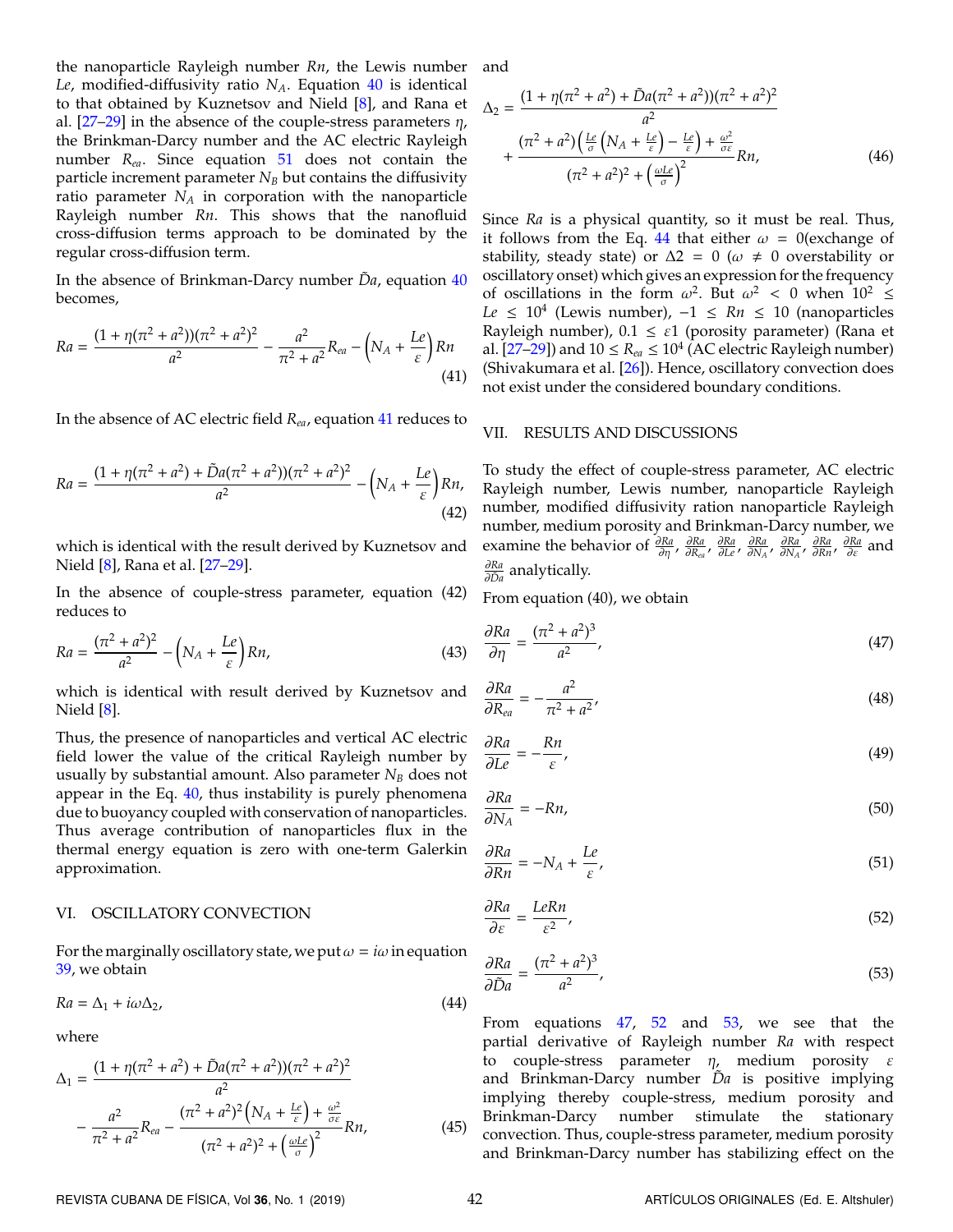which is in an agreement with the result derived by Shivakumara [\[25\]](#page-8-4), Rana et al. [\[26](#page-8-5)[–28\]](#page-8-13) and Chand et al. [\[29\]](#page-8-7).

<span id="page-6-0"></span>

Figure 2. The variations of thermal Rayleigh number Ra with the wave number a for different values of the couple-stress parameter  $\eta = 10$ ,  $\eta = 20$ and  $\eta = 30$ .

The right hand sides of equations [48-51](#page-5-0) are negative implying thereby the AC electric Rayleigh number *Rea*, Lewis number *Le*, modified diffusivity ratio NA and nanoparticle Rayleigh number Rn inhibit the stationary convection. Thus, the AC electric Rayleigh number, Lewis number, modified diffusivity ratio and nanoparticle Rayleigh number have destabilizing effects on the system which is in an agreement with the results derived by Sheu [\[10\]](#page-8-10), Nield and Kuznetsov [\[16\]](#page-8-2), Takashima [\[22\]](#page-8-14) and Shivakumara [\[25\]](#page-8-4), Rana et al. [\[26](#page-8-5)[–28\]](#page-8-13) and Chand et al. [\[29\]](#page-8-7).

<span id="page-6-1"></span>

Figure 3. The variations of thermal Rayleigh number Ra with the wave number a for different values of the AC electric Rayleigh number *Rea* = 500, *Rea* = 2000 and *Rea* = 3500.

The dispersion relation [40](#page-4-1) is also analyzed numerically. Graphs have been plotted by giving some numerical values to the parameters to depict the stability characteristics, e. g., Lewis number  $(10^2 \leq Le \leq 10^4)$ , nanoparticles Rayleigh number ( $-1 \leq Rn \leq 10$ ), porosity parameter (0.1 ≤  $\varepsilon$ 1) (Rana et al. [\[27–](#page-8-6)[29\]](#page-8-7)) and AC electric Rayleigh number  $(10 ≤ Re ≤ 10<sup>4</sup>)$  (Shivakumara et al. [26]). Stability curves for couple-stress parameter η, AC electric Rayleigh number *Rea*, Lewis number *Le*, nanoparticles Rayleigh number *Rn*, modified diffusivity ratio  $N_A$  and porosity parameter  $\varepsilon$  are shown in figures [2](#page-6-0)[-8.](#page-7-6)

The variations of thermal Rayleigh number Ra with the wave number a for three different values of couple-stress

parameter, namely,  $\eta = 10, 20, 30$  $\eta = 10, 20, 30$  $\eta = 10, 20, 30$  is plotted in Fig. 2 and it is observed that the thermal Rayleigh number increases with the increase in couple-stress parameter which shows that couple-stress parameter stabilizes the system.

<span id="page-6-2"></span>

Figure 4. The variations of thermal Rayleigh number Ra with the wave number a for different values of the Lewis number *Le* = 500, *Le* = 2000, *Le* = 3500.

In Fig. [3,](#page-6-1) the variations of thermal Rayleigh number *Ra* with the wave number a for three different values the AC electric Rayleigh number, namely, *Rea* = 500, 2000 and 3500 is plotted and it is observed that the thermal Rayleigh number decreases with the increase in AC electric Rayleigh number implying there by AC electric Rayleigh number destabilizes the system.

In Fig. [4,](#page-6-2) the variations of thermal Rayleigh number *Ra* with the wave number a for three different values of the Lewis number, namely, *Le* = 1000, 3000 and 5000 which shows that thermal Rayleigh number increases with the increase in Lewis number. Thus, Lewis number has stabilizing effect on the system.

<span id="page-6-3"></span>

Figure 5. The variations of thermal Rayleigh number Ra with the wave number a for different values of the modified diffusivity ratio  $N_A = 5$ ,  $N_A = 45$ and  $N_A = 85$ .

The variations of thermal Rayleigh number *Ra* with the wave number a for three different values of the modified diffusivity ratio, namely,  $NA = 5$  $NA = 5$ , 45, 85 is plotted in Fig.  $\overline{5}$  and it is found that thermal Rayleigh number decreases very slightly with the increase in modified diffusivity ratio implying thereby modified diffusivity ratio has slightly destabilizing effect on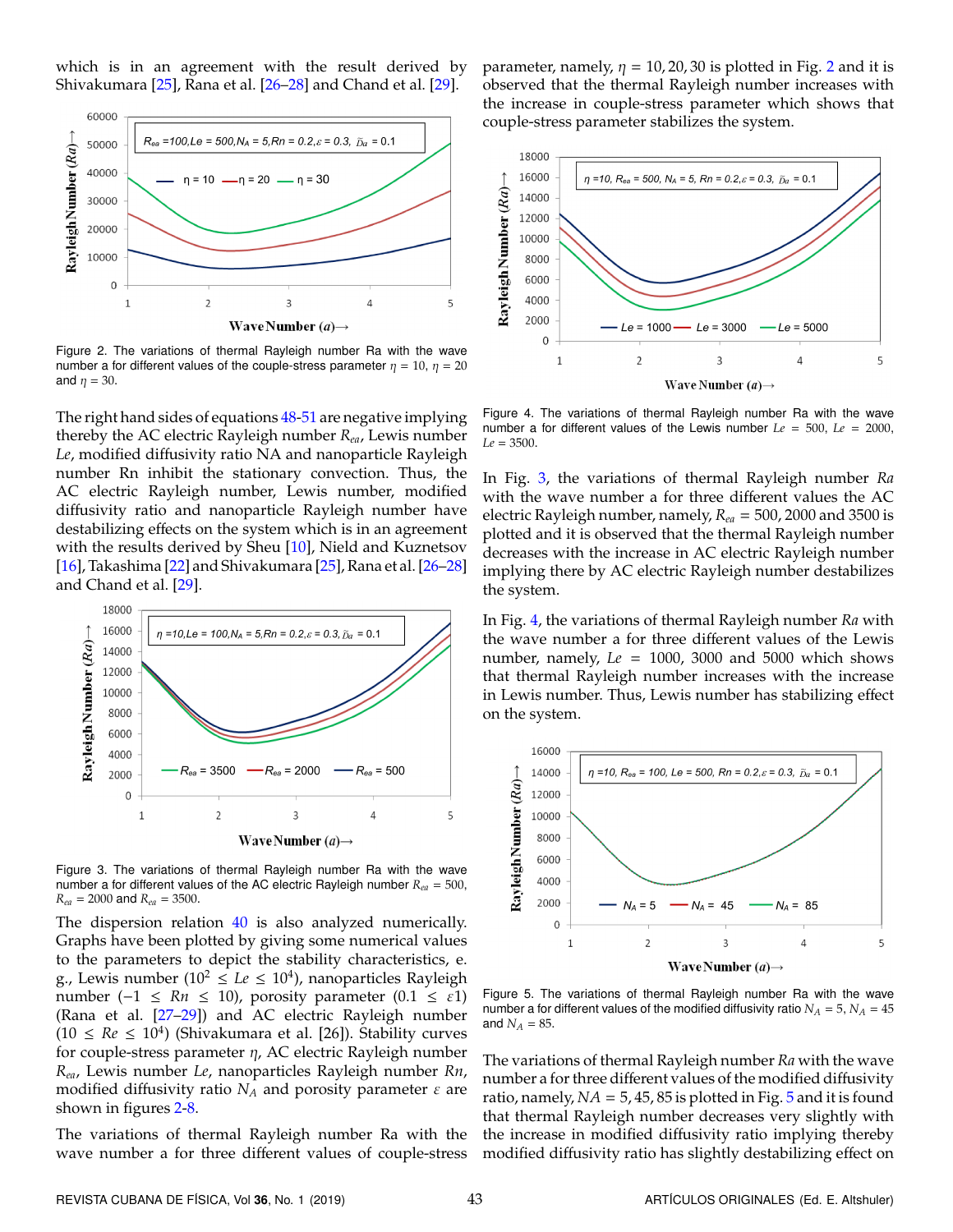the system.

<span id="page-7-7"></span>

Figure 6. The variations of thermal Rayleigh number Ra with the wave number a for different values of the nanoparticle Rayleigh number *Rn* = −0.2, *Rn* = 0.4 and *Rn* = 0.6.

<span id="page-7-8"></span>

Figure 7. The variations of thermal Rayleigh number Ra with the wave number a for different values of the medium porosity  $\epsilon = 0.2$ ,  $\epsilon = 0.4$  and  $\epsilon = 0.6$ .

<span id="page-7-6"></span>

Figure 8. The variations of thermal Rayleigh number Ra with the wave number a for different values of the Brinkman-Darcy number  $\tilde{D}a = 0.3$ ,  $\tilde{D}a = 0.6$  and  $\tilde{D}a = 0.9$ .

In Fig. [6,](#page-7-7) the variations of thermal Rayleigh number Ra with the wave number a for three different values of the nanoparticle Rayleigh number, namely *Rn* = 0.2, 0.4, 0.6 which shows that thermal Rayleigh number increases with the decrease in nanoparticle Rayleigh number. Thus, nanoparticle Rayleigh number has destabilizing effect on the system. The variations of thermal Rayleigh number

Ra with the wave number a for three different values of medium porosity, namely  $\varepsilon = 0.2$ , 0.4 and 0.6 is plotted in Fig. [7](#page-7-8) and it is found that thermal Rayleigh number increases with the increase in medium porosity implying thereby medium porosity has stabilizing effect on the onset of stationary convection in a layer of couple-stress elastico-viscous nanofluid saturating a porous medium. In Fig. [8,](#page-7-6) the variations of thermal Rayleigh number *Ra* with the wave number a for three different values of the Brinkman-Darcy number  $\bar{D}a = 0.3$ ,  $\bar{D}a = 0.6$  and  $\bar{D}a =$ 0.9 which shows that thermal Rayleigh number increases with the increase in nanoparticle Rayleigh number. Thus, Brinkman-Darcy number has stabilizing effect on the system.

## VIII. CONCLUSIONS

The onset of electrohydrodynamic thermal instability in an elastico-viscous couple-stress nanofluid saturating a Darcy-Brinkman porous medium has been investigated analytically and numerically for free-free boundaries by applying a linear stability analysis. Dispersion relation for Rayleigh number accounting for the effect of Lewis number, couple-stress parameter, AC electric Rayleigh number, nanoparticle Rayleigh number, modified diffusivity ratio, medium porosity and Brinkman-Darcy number has been derived. Analytical expression for the occurrence of steady and oscillatory convection has been obtained for isothermal free-free boundaries. For the case of stationary convection, it is found that couple-stress parameter, médium porosity and Brinkman-Darcy number have stabilizing effect whereas AC electric Raleigh number, Lewis number and modified diffusivity ratio and nanoparticle Rayleigh number have destabilizing effect on the system. Oscillatory convection has been ruled out under the considered boundary conditions (see, Nield and Kuznetsov [\[11\]](#page-8-11)).

## ACKNOWLEDGEMENTS

Author would like to thank the learned referee for his valuable comments and suggestions for the improvement of quality of the paper.

## BIBLIOGRAPHY

- <span id="page-7-0"></span>[1] V.K. Stokes, Phys. Fluids. **9**, 1709 (1966).
- <span id="page-7-1"></span>[2] E. Walicki and A. Walicka, Appl. Mech. Eng. **4**, 363 (1999).
- <span id="page-7-2"></span>[3] M.S. Malashetty and D. Basavaraja, Int. J. Trans. Phenom. **7**, 31 (2005).
- <span id="page-7-3"></span>[4] J. Vikrant., Kumar, V., Applications and Applied Mathematics **8**, 161 (2013).
- <span id="page-7-4"></span>[5] G.C. Rana, Bull. Polish Academy of Sc.-Tech. Sc. **62**, 357 (2014).
- <span id="page-7-5"></span>[6] S. Choi, Enhancing thermal conductivity of fluids with nanoparticles. In: Siginer D.A., Wang, H.P. (eds.) Developments and Applications of Non-Newtonian Flows, ASME FED-Vol. 231/MD-66, 1995 99.